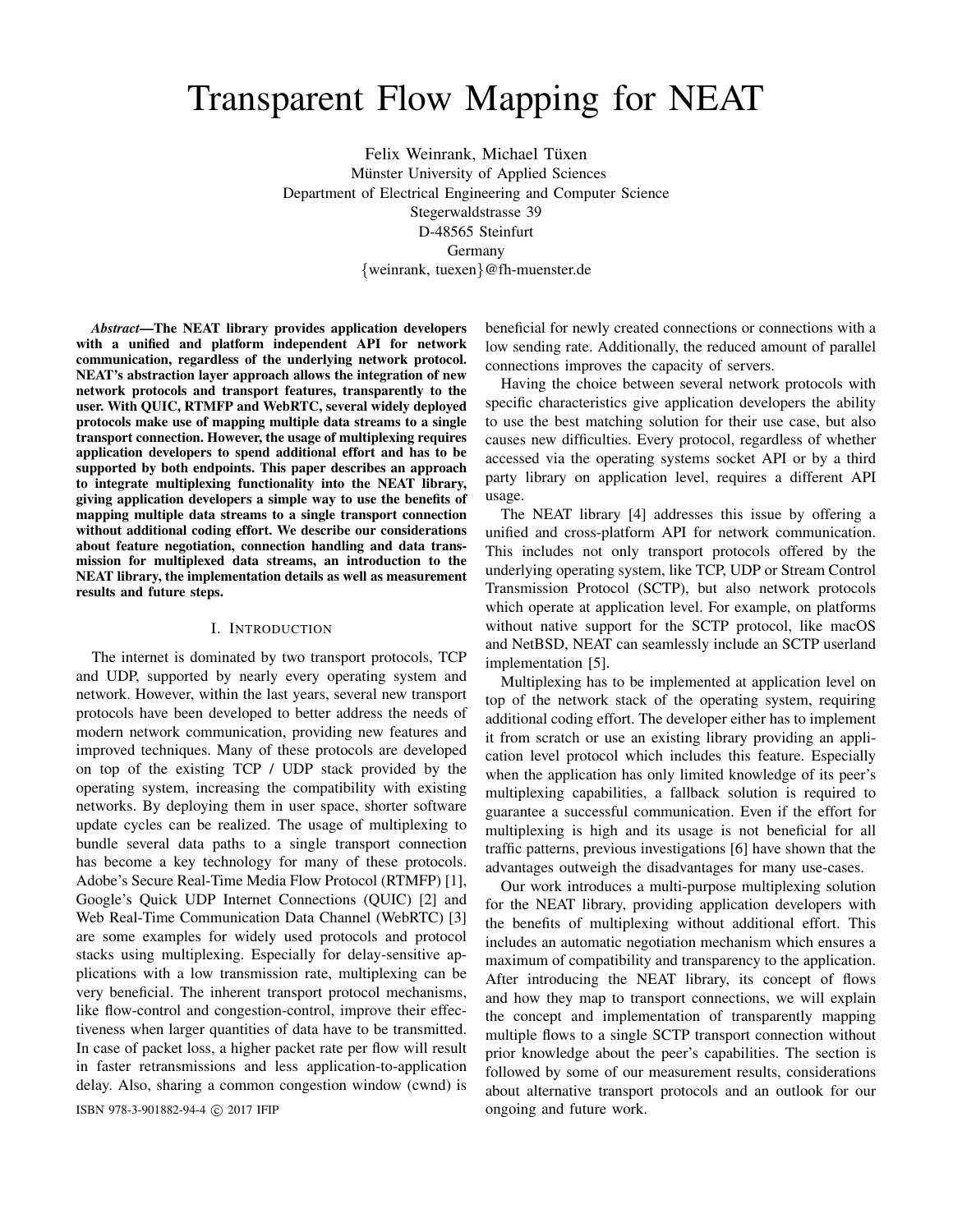## II. NEAT LIBRARY

The NEAT library offers application developers a new interface for network communication. Instead of using the traditional socket API, which requires a lot of protocol and platform specific coding effort, NEAT provides a unified crossplatform API for network communication. This includes DNSname resolution, connection handling, buffer management and encryption. NEAT is built on top of the libuv [7] event-loop library, and, therefore, it offers a non-blocking and callbackbased API. Additionally to the functionality provided by the NEAT library, the developer has full access to the libuv library's functionality. A detailed insight about the concept and architecture of NEAT has been given in [8].

Instead of specifying a transport protocol, the developer specifies his requirements for the properties provided by the transport service for every path. These requirements are for example ordered/unordered delivery, message preservation or reliability. Taking the preferences and requirements of the application into account, the NEAT library chooses the best matching protocol at run-time and cares for the protocol specific connection handling. In addition to the widely used TCP and UDP protocols, NEAT supports the SCTP protocol, the native SCTP implementations on FreeBSD and Linux, as well as the SCTP userland implementation on platforms not having a native support for SCTP, such as macOS and NetBSD.

## III. NEAT FLOWS

In NEAT, a communication channel between two application endpoints is called *flow*. Flows offer applications a bidirectional data transmission interface to the network.

In order to create a new flow, the client application provides a DNS-name or IP-address and the port-number of the remote endpoint and an optional set of properties. These properties offer a flexible way of configuring the requirements for the new flow, allowing a high level transport feature requirements specification. This includes demanding a reliable data transport and message preserving boundaries, as well as a lower level approach by setting the transport protocol(s) or protocol features, like SCTP's multihoming, and encryption. There is a distinction between required and optional flow properties. For example, an application may require the SCTP protocol for a flow and optionally enable SCTP's multihoming feature. Flows are assigned to flow groups where they have a specific priority within the group, affecting the share of the available bandwidth. If not specified, all flows are assigned to flow zero.

Based on this information and collected data from previous connections, available address-protocol candidates are built, and the NEAT library tries to establish a connection, based on the flow specific properties.

If multiple address-protocol candidates are available, NEAT probes all available candidates by using the Happy-Eyeballs algorithm [9]. In case of several successfully established connections, NEAT will select the best matching connection and close all spare connections. This selection is based on the flows properties, taking the transport protocol specific characteristics



Fig. 1. NEAT message and function sequence example using TCP

and user specified priorities into account. For example, the TCP connection setup takes less round-trips than the SCTP connection setup. If the NEAT library probes TCP and SCTP candidates, the TCP connection will probably be established before the SCTP connection. To overcome this disadvantage for SCTP, NEAT will wait for an additional period of time before evaluating the results. When a connection for a candidate has successfully been established, the NEAT flow changes its state from *connecting* to *open*, and the application will be notified by means of the *on connected* callback. Figure 1 illustrates the usage and operation of a NEAT flow using the TCP protocol.

When NEAT uses the stream-based TCP transport protocol, the flow is reported ready for data transmission to the application by calling the *on connected* callback, right after the network socket becomes writable, followed by calling the *on writable* callback. The application may now send and receive data via the flow's data transmission functions. Due to NEAT's non-blocking-io constraint, applications can write data to connected flows at any time. The NEAT library will try to send the data directly to the network. However, if the socket is not writable or the amount of data cannot be sent at once, the unsent data is buffered in a dedicated flow buffer. The data will be sent as soon as the underlying network socket becomes writable again. When all data has been transmitted to the network and no outstanding data is left in the outgoing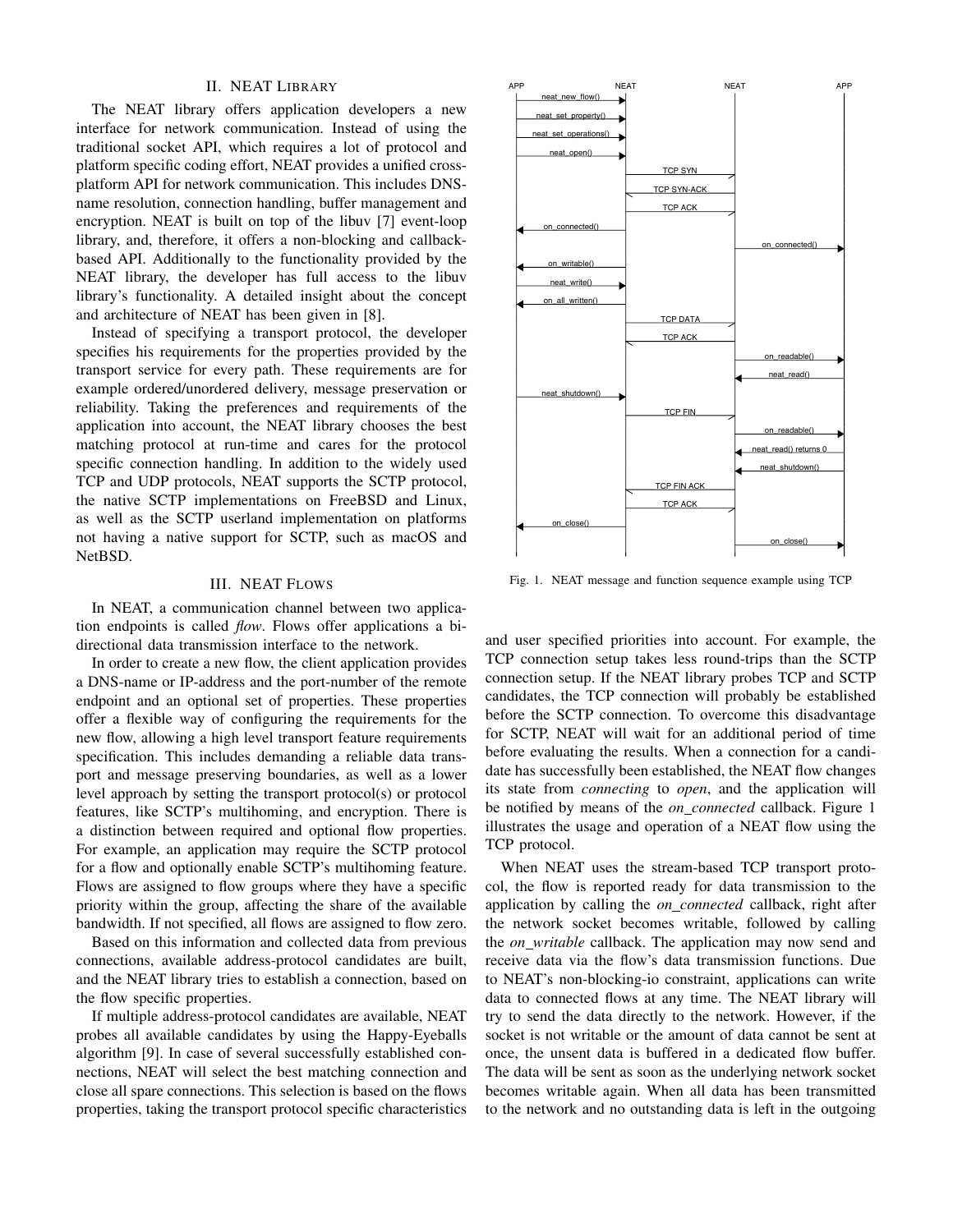flow buffer, NEAT will notify the application by calling the *on all written* callback. This callback allows applications to saturate a network connection without bloating the outgoing flow buffer.

When the flow's network socket becomes readable, the NEAT layer notifies the application by triggering the *on readable* callback. The application can now read data from the flow by using the *neat read* function and by providing a read buffer with a given size. If the amount of received data exceeds the provided buffer size, the *on readable* callback will be triggered again until all received data has been handed over to the application. Internally, the application reads directly from the flow's underlying network socket without additional buffering by NEAT. Applications may close a NEAT flow at any time by calling *neat close* or initiate a graceful connection shutdown by using *neat shutdown*. The library will transmit all outstanding data to the remote peer, handle the connection closing procedure and trigger the *on close* callback when all operations have been finished. After the *on close* callback has been triggered, no flow specific callbacks will be triggered by the library and subsequent calls to read- or write-functions on the flow will result in an error.



Fig. 2. NEAT message and function sequence example using SCTP

The usage of message oriented protocols like SCTP or UDP within NEAT differs internally from stream-based protocols like TCP, but operates transparently to the application. Figure 2 illustrates the usage and operation of a NEAT flow using the SCTP protocol. Once a SCTP based transport connection is established, NEAT will evaluate SCTP specific connection parameters and extensions before announcing the flow's *open* state to the application. The parameters and supported extensions are important for the further usage of the flow. They include the amount of available SCTP streams and support of explicit end of record (EOR) marking, which allows the transmission of arbitrary large user messages by the application. Once all SCTP notifications have been read, NEAT will trigger the *on connected* callback to notify the application that the flow is ready for data transmission. When the application writes data to the flow, it will be sent to the network or buffered within a flow specific send buffer, similar to TCP, as explained before. In contrast to stream based protocols, NEAT buffers unsent data in a message preserving way by using a message queue. Every user message is buffered in a distinct entry within the queue. When incoming data is available at the network socket, NEAT will read the incoming message into the flow specific receive buffer. If the message is a fragment of a larger user message, NEAT receives and reassembles all fragments before announcing the complete message to the application via the *on readable* callback. NEAT will only buffer a single user message, no further messages are read from the socket until the buffered message has been read by the application, in order to avoid bloating the incoming buffer on the receiver side. Closing SCTP based flows is similar to the procedure of flows using TCP. NEAT, like SCTP, does not support TCP's half-closed feature, in order to keep the promise of a unified API.

## IV. TRANSPARENT FLOW MAPPING

Transparent flow mapping hooks into NEAT's abstraction layer approach by multiplexing multiple NEAT flows to a single transport connection without additional actions of the application. If both endpoints support multiplexing and the applications have enabled the support for transparent mapping in their settings, NEAT will automatically use the transparent mapping. As shown in Figure 3, the flows still show up as they would when using a dedicated transport connection, providing the same API and functionality.



Fig. 3. NEAT flows - comparison of 1:1 and transparent flow mapping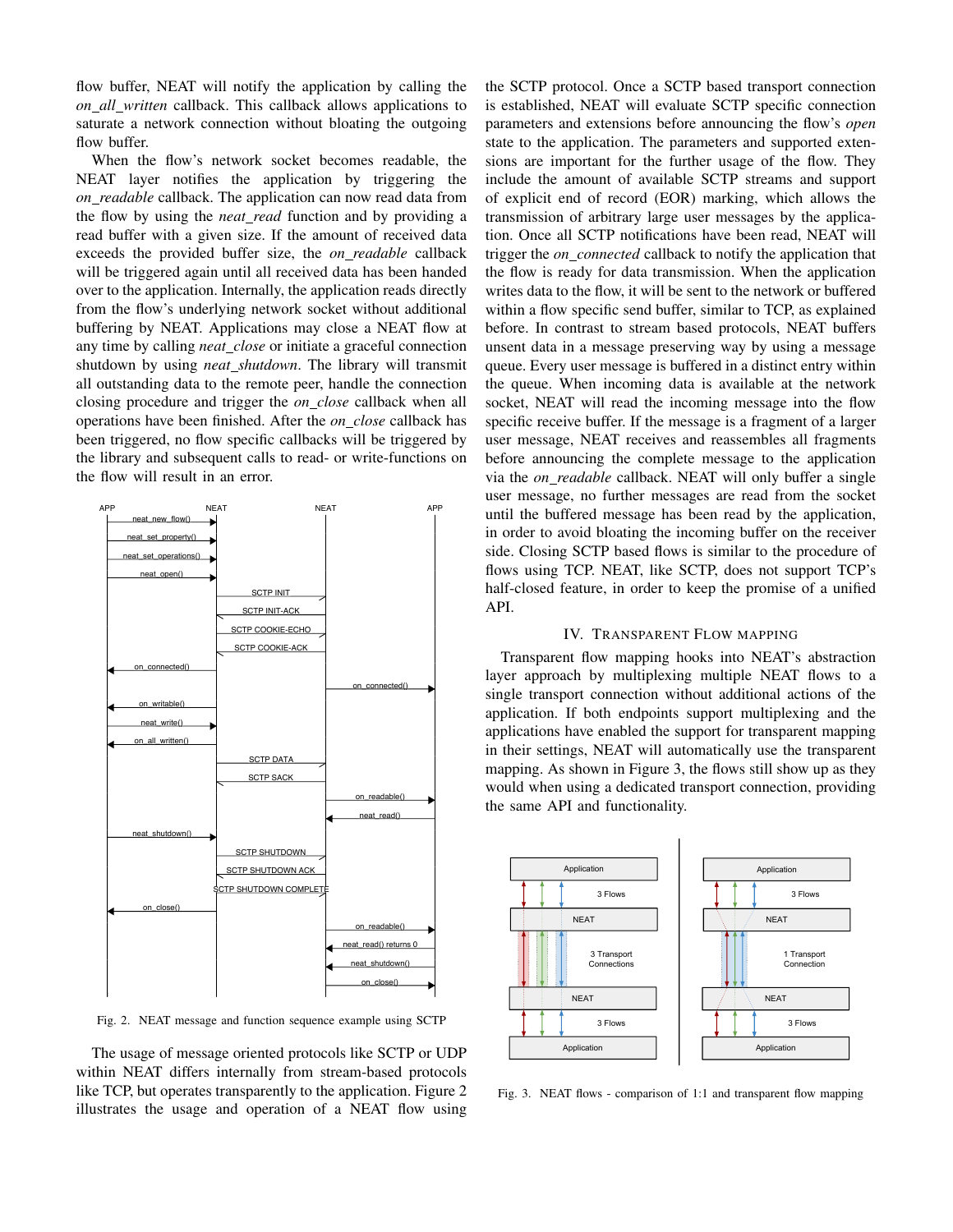# *A. Requirements and Negotiation*

Before the transparent mapping can be used, both peers have to fulfill some requirements and negotiate the support of the feature. NEAT requires some SCTP specific extensions to be supported by the network stacks on both sides, including the support for Stream Reconfiguration [10]. The user may require a flow to preserve data message boundaries. In this case NEAT requires the support for the SCTP User Message Interleaving (I-DATA) [11] extension, in order to prevent a sender side head-of-line blocking. If the local requirements are fulfilled, NEAT has to negotiate the multiplexing capabilities with its peer. This is achieved by using SCTP's adaptation layer indication. The NEAT specific adaptation layer indication value is exchanged within SCTP's connection setup procedure and provided as an SCTP notification on both sides, once the connection has been established. If all requirements are met, the transport connection is marked as usable for transparent flow mapping. Otherwise the NEAT library continues operating in regular mode and maps every flow to a separate transport connection. This approach has the advantage of being fully interoperable with peers not using the NEAT library.

#### *B. Flow creation*

Creating a new flow triggers the NEAT library to search for an established SCTP association with a matching tuple of destination address, port, properties and support for transparent flow mapping. Only flows belonging to the same flow group are taken into this survey, allowing the application to prevent multistreaming for a flow by assigning it to an empty flow group.



Fig. 4. Transparently mapped flow creation procedure

If NEAT discovers a matching SCTP association, the new flow is mapped to it instantly and all ongoing connection establishment procedures for other address-protocol-candidates are stopped. The mapping is realized by assigning the new flow to a dedicated SCTP stream of the established association. The amount of flows per transport connection is limited by the number of available incoming and outgoing SCTP streams per association. SCTP itself supports up to 65535 streams per association. As shown in Figure 4, the NEAT library will notify the application instantly by triggering the *on connected* and *on writable* callbacks. If multiple SCTP associations are

available for a transparent mapping, NEAT takes the first one to bundle as many flows as possible.

The first flow, for which the SCTP association has initially been created, will always use stream id zero. All additional flows are assigned to unused stream ids. To avoid a glare situation, occurring when both endpoints map new flows simultaneously, the peer which initiated the transport connection will use even stream numbers whereas the remote side will map its flows to odd stream numbers. Both sides maintain a status map of the assigned stream numbers.

Due to the lack of a connection setup procedure on the network, the creation of a new flow is signalized to the remote side by sending the first data message. Transparently mapped flows are instantly ready for data transmission without additional round-trips and, superior to the TCP fast open mechanism [12], the amount of outgoing data is not limited. When receiving an SCTP message on a previously unused stream id, the receiver creates a new incoming flow and triggers the same callbacks as if a new connection using a native transport connection had been opened. Using an implicit flow setup restricts the usage of transparently mapped flows for use cases where the server starts transmitting data to the client without receiving a request, for example a daytime-server. A possible approach to overcome this limitation is the explicit connection setup by sending a control message with a specific Payload Protocol Identifier (PPID) to trigger the incoming flow procedure on the receiver side.

## *C. Data transmission*

One of the most challenging parts of transparently mapped flows is the handling of incoming and outgoing data. Sharing a network socket between multiple flows requires the NEAT library to cope with scheduling and buffer management techniques. When a shared socket becomes writable, NEAT schedules over all assigned flows in a round-robin manner. Beginning with the first flow, the library transmits scheduled data from the outgoing flow buffer before triggering the flow's *on writable* callback. When the flow neither has outstanding data in the buffer nor received new data from the application, the library will continue with the same procedure for the next flow. As mentioned in the negotiation section, applications may send arbitrary large messages and require message boundary preservation. To transmit user messages larger than the maximum segment size (MSS), SCTP supports fragmentation and reassembly. The sender fragments the user message in multiple DATA chunks for transmission which are reassembled by the receiver. If the sender starts transmitting a large user message, consisting of several data chunks, transmissions on all other streams are blocked until all fragments of the user message have been transmitted. To overcome this sender side head-of-line-blocking when transmitting large user messages, NEAT uses the SCTP I-DATA extension. I-DATA solves the sender side head-of-line-blocking issue by supporting message interleaving [11] and is also used in the WebRTC protocol for the same purpose [3]. Another major change for multistreaming affects the receiver side. Whereas a one-to-one style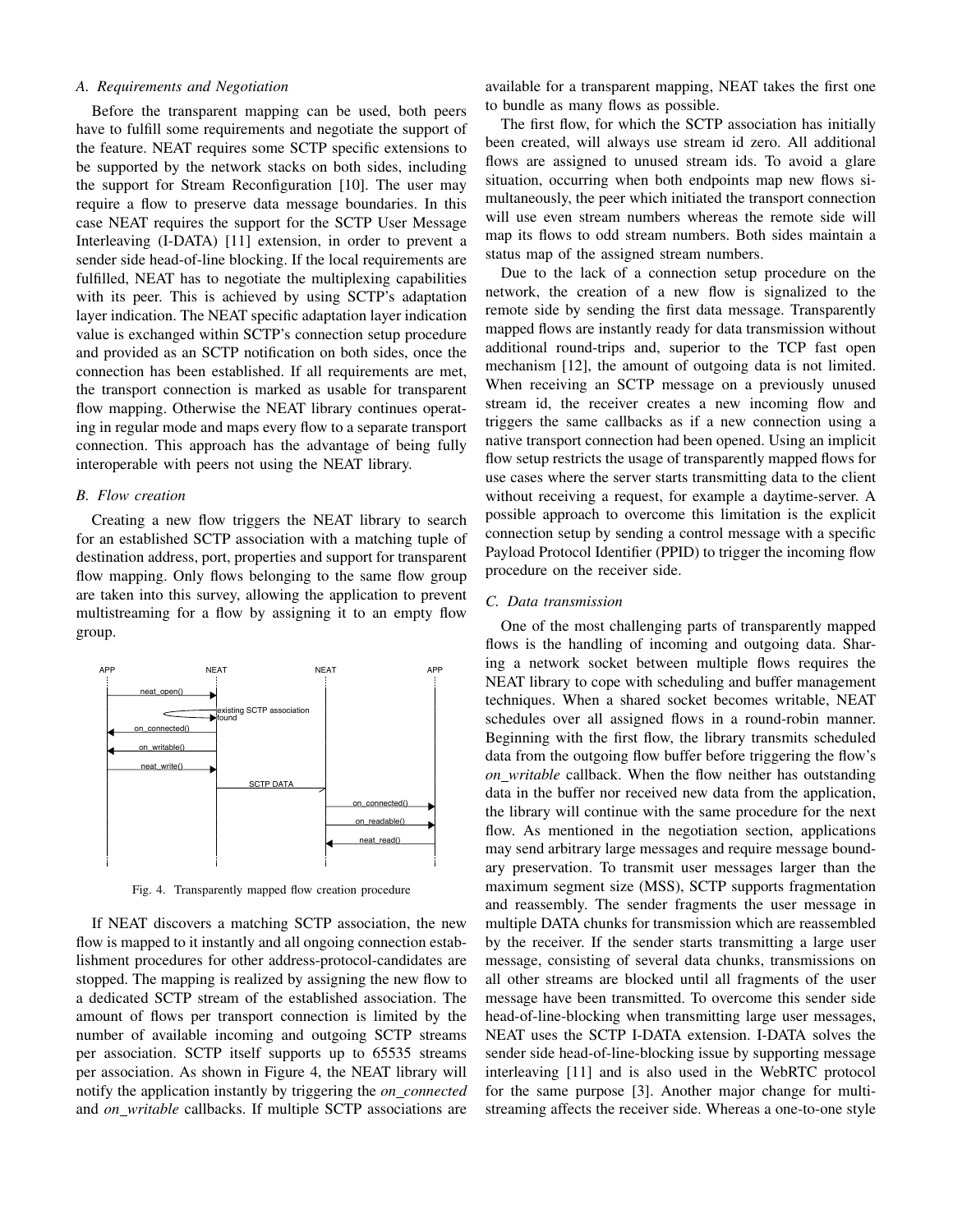mapped flow only buffers a single incoming user message, a socket used for multistreaming reads messages from the underlying SCTP socket until all assigned flows have at least one user message in their receive buffer. If the sender transmits data on two or more flows and the receiver does not read data from one particular flow, NEAT buffers this data to prevent other multistreamed flows from being blocked by this flow. Limiting the maximum amount of buffered data on the receiver side would either result in dropping data for the particular flow or in blocking all incoming messages for every transparently mapped flow on the affected SCTP socket, both cases are undesirable. A possible approach to overcome this limitation would be application based flow control per transparently mapped flow. Here the receiver signalizes the increasing flow buffer by sending a specific control message to the sender to prevent further transmissions on this particular SCTP stream.

### *D. Teardown*

Analogous to the creation of a transparently mapped flow, NEAT cannot make use of SCTP's native closing procedure for teardown. Instead, NEAT uses the SCTP Stream Reconfiguration extension for the closing procedure. When the application calls the *neat shutdown* function for a flow to initiate a graceful shutdown, all outstanding data will be sent and the application may still receive data from its peer, shown in Figure 5. Internally, the flow is marked as closing by the library and once the outgoing flow buffer has been drained, NEAT will trigger the SCTP stream reset procedure for the outgoing stream. After calling the *neat shutdown* method, the application cannot write any additional data to the flow, the *on writable* event will not be triggered any more and calling *neat write* will cause an error.



Fig. 5. Transparently mapped flow shutdown procedure

Upon receiving an SCTP Stream Request for an incoming stream, NEAT indicates the event by a return value of null when the application calls the *neat read* function. The flow will not accept new data via the *neat\_write* function for transmission. When the remote endpoint also responds with a Stream Reset Request for the incoming stream, the closing procedure of the flow has finished and all resources may be freed. This behavior reflects the connection teardown process for unmapped flows. An application may also use the *neat close* function. In contrast to *neat shutdown* the closing procedure resets the outgoing as well as the incoming SCTP streams. Once the closing procedure for a flow has been finished, the SCTP stream id may be reassigned to a new multistreamed flow. Both endpoints maintain an SCTP association assigned status map for every stream id.

## V. MEASUREMENTS



Fig. 6. NEAT flow mapping - 1:1 mapping and transparent flow mapping

To examine the advantages and disadvantages of a transparent mapping, we used a client-router-server scenario. All machines are physical nodes running FreeBSD 12 with a *GENERIC-NODEBUG* kernel. As shown in Figure 6, the NEAT Client and the NEAT Server are connected via the router which emulates various network conditions between the two peers by using FreeBSD's builtin dummynet [13] network emulation tool. The router emulates different network conditions by adding delay and packet loss to the path between the server and the client. To achieve some randomness during the measurements, the client transmits a low amount of random UDP messages to the server. Our benchmarking tool, using the NEAT library, is designed to measure a variety of parameters, including the application-to-application-delay between both applications for every flow.



Application-to-Application Delay

Fig. 7. Measurement results comparison of mapped and unmapped flows

unmapped streams **mapped** streams

The scenario compares the impact of packet loss and link delay for mapped and unmapped streams concerning application-to-application delay. The NEAT Client opens two SCTP based flows to the NEAT Server and sends small messages between 100-200 bytes periodically with a low